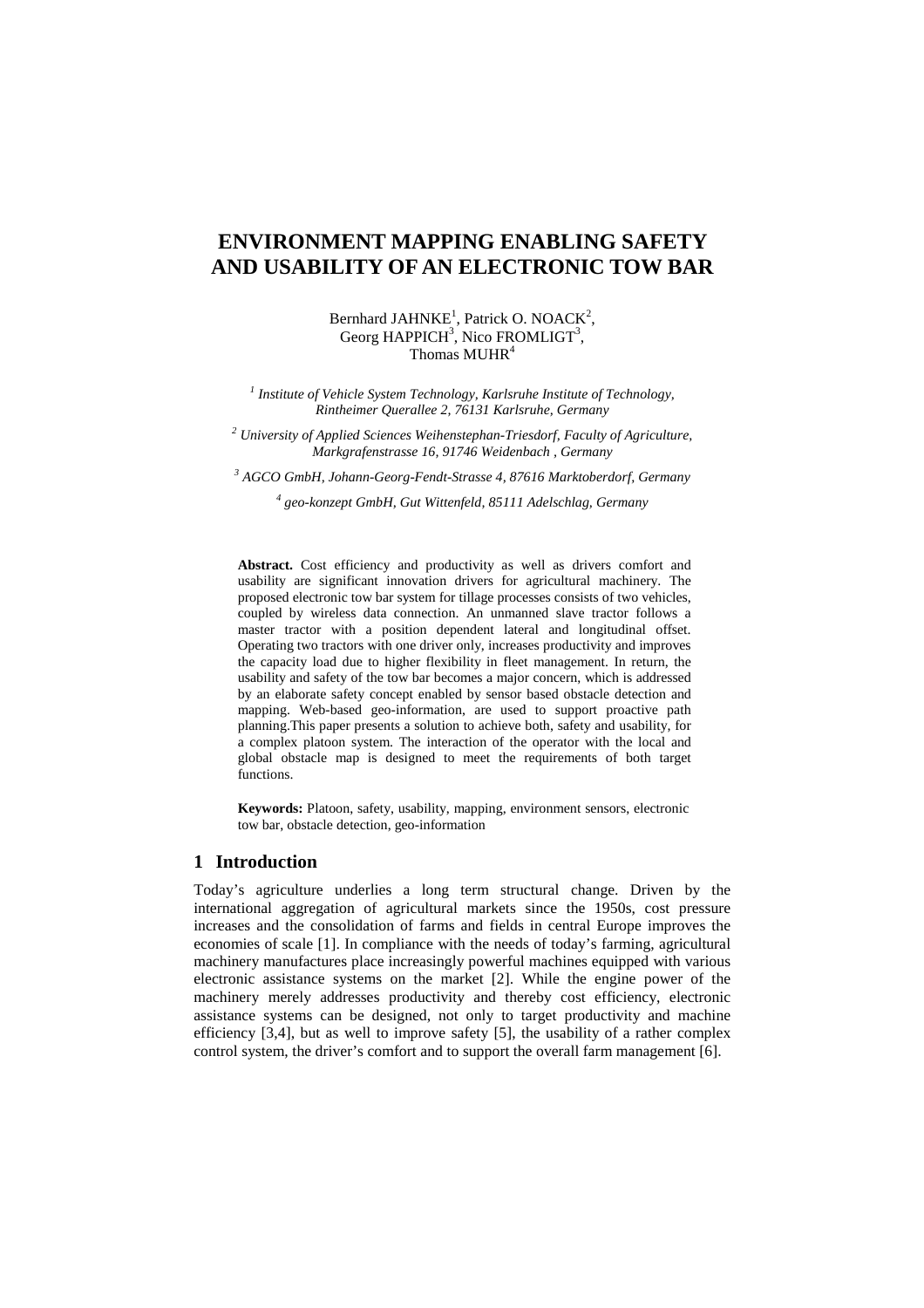The electronic tow bar features an assistance system, facilitating the operation of several machines by a single Driver thus increasing efficiency of scarce human resources.

#### **1.1 Tow Bar System for Semi-Autonomous Tillage**

In a precedent research project, the functional concept of an electronic tow bar has been developed and validated [7]. The electronic tow bar comprises an unmanned slave tractor following a manned master tractor with a predefined longitudinal and lateral offset. The parameter settings of the master tractor are continuously being transmitted to the slave by means of a wireless connection to be copied when reaching the corresponding master track position. A set of four different drive modes has been defined to guide the slave agent in dependence of the master GNSS track through a generic tillage process. Due to the software architecture, the system is restricted to a pair of two identical tractors using identical implements.

The improved tow bar system (EDAUG) as presented in this paper is based on the above concept. The objective of EDAUG is to add an appropriate safety concept maintaining optimal usability. Environment sensors are applied to gather obstacle information in a close range surrounding the slave vehicle to prevent collisions, while geo-information are downloaded in real-time via a mobile internet access on the slave for proactive calculation of obstacle avoidance paths.

Enhanced assistance systems for agricultural machines usually comprise a considerable set of parameters that are configurable via a human machine interface (HMI). For the platoon system, the complete interaction between operator and slave tractor during operation needs to be embedded into the HMI menu. Hence, the development of an easy to use, intuitive HMI is an essential part of the project.

### **1.2 Safety in Agricultural Machines**

During the development process of a safety relevant embedded electronic assistance system several standards and methods need to be met to ensure functional safety of the system. The effort for a series development exceeds the resources and capabilities of a research project. Still, a safety concept may be proven suitable by means suggested in these standards.

## **2 Functional Safety**

The IEC defines functional safety in accordance with IEC 61508 and ISO 25119 as "[…] the detection of a potentially dangerous condition resulting in the activation of a protective or corrective device or mechanism to prevent hazardous events arising or providing mitigation to reduce the fight consequence of the hazardous event." [8]. Hence, a safety concept is crucial to an electronic tow bar system, keeping or leading the system into a safe state in any critical situation at runtime. ISO 25119 demands the calculation of agricultural performance levels (AgPL) based on a risk analysis for all safety functions of the E/E/EP system to deduce requirements for the system architecture, the components and for the development and validation process.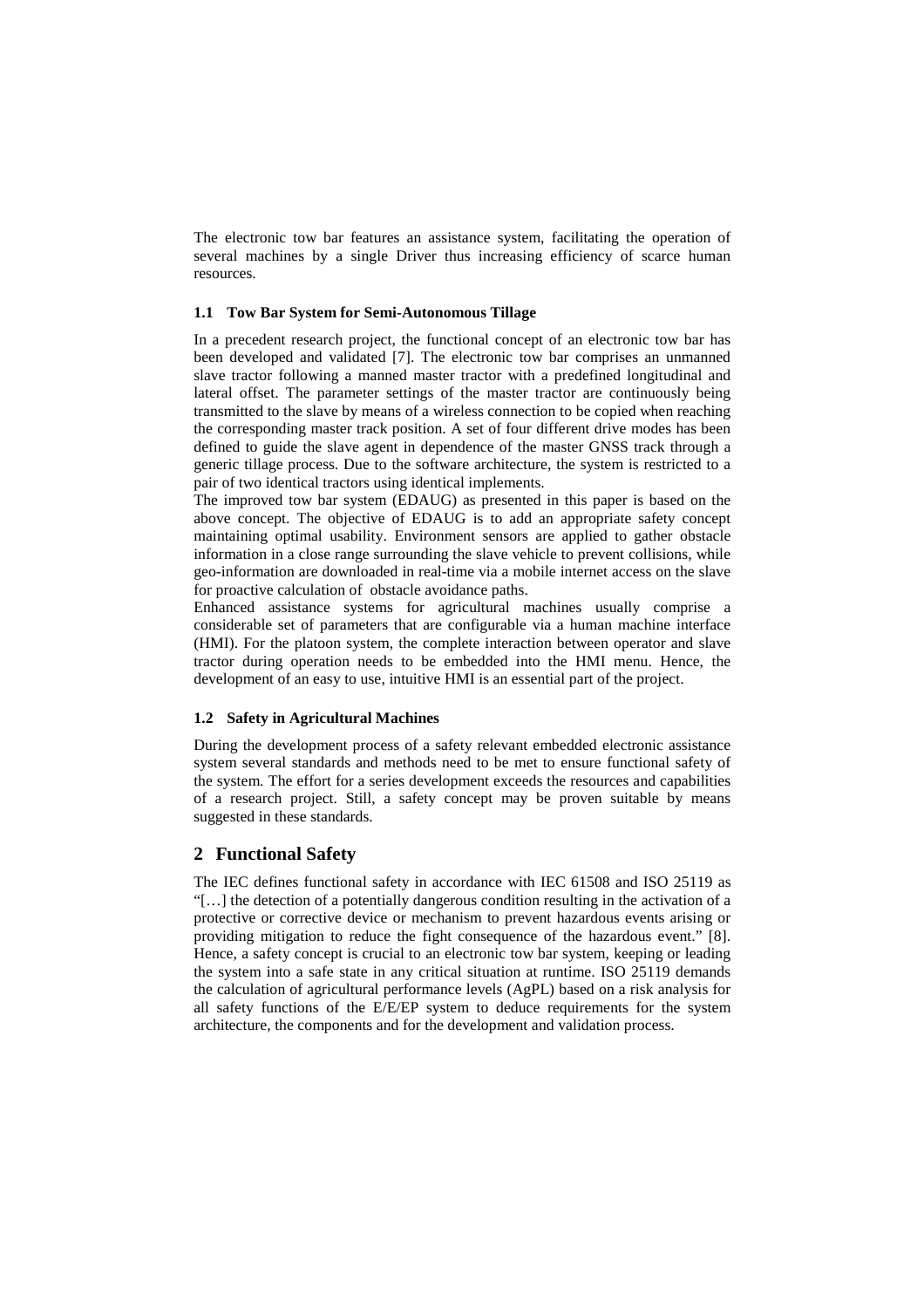#### **2.1 Functional safety concept for an agricultural platoon system**

Safety is a matter of the interaction between a system and its environment. Hence, the safety requirements for a tow bar system considerably depend on the operation scenarios. Road traffic is characterized by a high density of dynamic obstacles and static obstacles to be passed at close distances. However, the operation of the tractor platoon is restricted to agricultural fields, characterized by a low and usually previously known number of static obstacles. Additionally sporadic occurrences of dynamic obstacles like animals or persons must be considered. Within a dynamic speed dependent safety zone, determined by the stop distance of the tractor and implement combination and by the maximum expected approach speed of an obstacle, obstacles need to be reliably detected by environment sensors. As the postulation for the platoon system is not to harm by action [9], the shape and range of this safety zone is conform, if in a worst case scenario, the elapsed time between obstacle detection event and standstill of the vehicle does not exceed the time to collision. The most critical scenarios appear, if the platoon either moves alongside or orthogonally approaches a field boundary next to a public road. Hence, a high AgPL needs to be achieved for all safety functions that prevent the slave agent to leave the field boundary, since the simplification of the considered scenarios offside of road traffic, are no longer valid. A safety corridor within and alongside the field boundary can be applied to monitor this constraint based on the GNSS position. As a consequence, the precision of the field boundary coordinates and of the GNSS measurement becomes part of a relevant safety function. Due to the absence of fast moving obstacles, the immediate reduction off drive speed to zero and the immediate arrest of all linear and rotational actuators of the tractor and all mounted implements is, as long as all system modules are faultless, a suitable and sufficient response to any critical scenario. This state offers the possibility to maintain a running platoon system until the hazardous scenario clears and operation can be continued or a malfunction forces the system into a further safety level. In case of any component or communication malfunction, an immediate engine shutdown on the slave coherent with the application of the stop brake is supposed to prevent any harm against persons, environment or the machine. After a shutdown, the system needs to be restarted and initialized.

According to the above, a safety concept consisting of three safety levels with the following set of validity conditions unfolds.



**Fig. 1.** Decision process of the safety concept of the semi-autonomous platoon.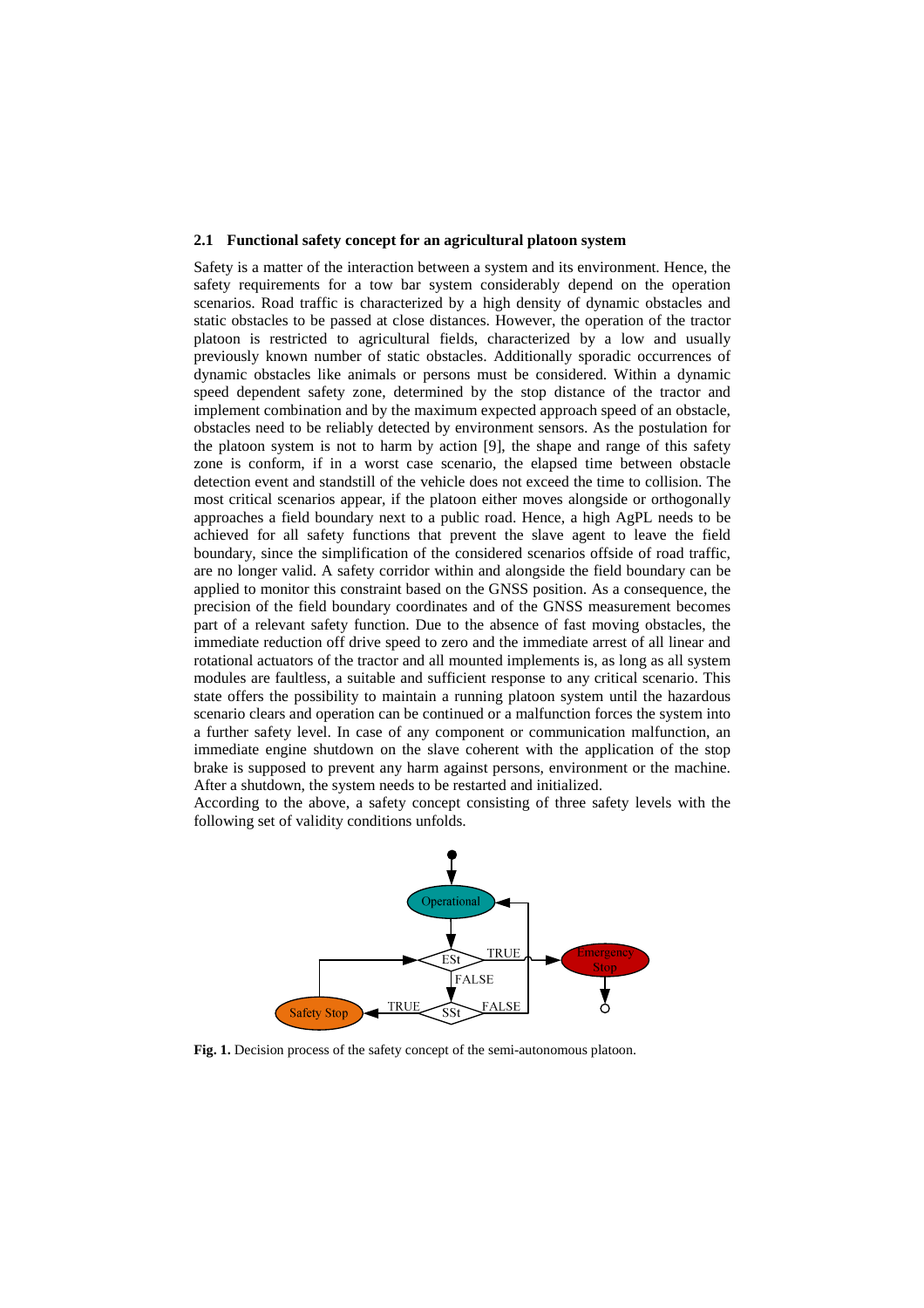Validity conditions:

 $C1 = All$  subsystems and components work properly

 $C2$  = Internal data communication is not distracted,

 $C3 =$  External data communication is not distracted,

C4 = Sufficient quality of absolute position measurement,

 $C5$  = Sufficient signal quality of environment sensors on slave,

 $C6 =$  Absolut and relative vehicle positions in range,

 $C7 =$  Valid path existent,

C8 = No risk of collision detected

Safety level condition composition:

| Operational:           | $Op = AND(C1C7)$                           |
|------------------------|--------------------------------------------|
| Safety Stop:           | $SSt = AND(AND(C1C4), OR(NOT(C5C7)))$      |
| <b>Emergency Stop:</b> | $\text{ES}t = \text{OR}(\text{NOT}(C1C4))$ |

The composition of the safety level conditions for the safety levels is unambiguousness. During each program cycle the above decision process (Fig. 1) is passed to determine the safety level for the following time step.

#### **2.2 State Model**

The safety concept is being transferred into software code, via a state model. A state model consists of system states, connected by transitions.



**Fig. 2.** State model of the platoon system.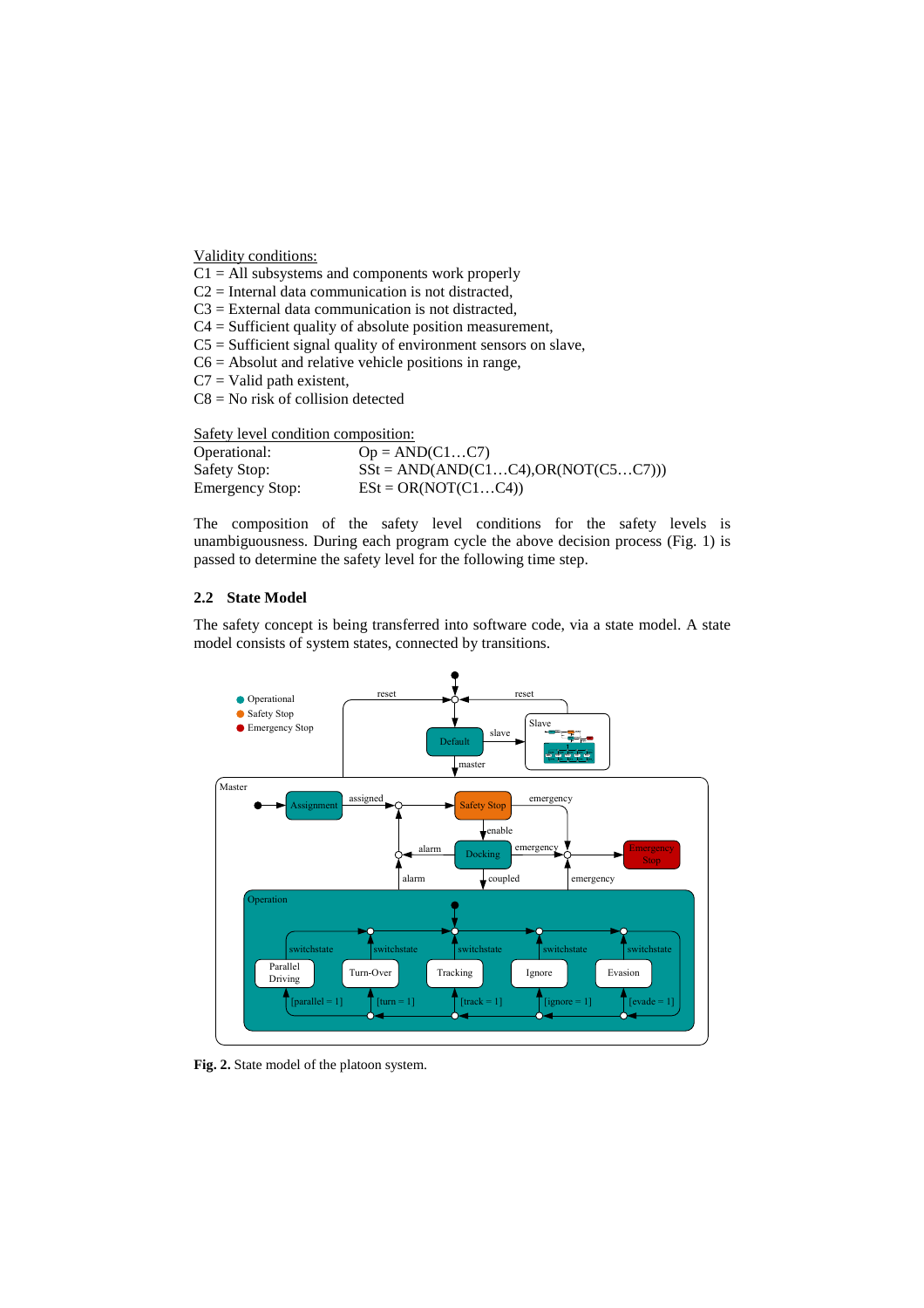If a transition condition becomes true, the system state changes accordingly. Each state contains a set of functions being executed as long as the state is active. In order to develop a safe system behavior, the anticipation of all safety critical scenarios that may appear at runtime and the determination of critical thresholds for the related diagnoses parameters as transition conditions are essential. The behavior of the tow bar system is shown in the above state model (Fig. 2). The fill colors of the boxes correlate with the three levels of the safety concept (Fig. 1).

**Table 1.** Functions in Master/Slave sub-states.

|                   | <b>Tractor Role</b>                                                                                                                                                                                                                 |                                                                                                                                                                                                                                                                                                               |  |  |
|-------------------|-------------------------------------------------------------------------------------------------------------------------------------------------------------------------------------------------------------------------------------|---------------------------------------------------------------------------------------------------------------------------------------------------------------------------------------------------------------------------------------------------------------------------------------------------------------|--|--|
| State             | Master                                                                                                                                                                                                                              | Slave                                                                                                                                                                                                                                                                                                         |  |  |
| Assignment        | monitor hardware alive<br>$\sim$<br>send "alive" with system state<br>send initialization code<br>receive GNSS position                                                                                                             | monitor hardware alive<br>$\sim$<br>send "alive" with system state<br>receive GNSS position<br>wait for initialization code<br>verify initialization code<br>$\overline{\phantom{0}}$                                                                                                                         |  |  |
| Safety Stop       | monitor hardware alive<br>send "alive" with system state<br>- receive GNSS position<br>monitor wireless slave alive<br>monitor error codes<br>send master parameter set<br>send master position<br>wait for operator input "enable" | monitor hardware alive<br>$\sim$<br>send "alive" with system state<br>receive GNSS position<br>monitor wireless master alive<br>monitor error codes<br>send slave parameter set<br>send slave position<br>short range obstacle surveillance<br>download geo-information<br>wait or "enable" message<br>$\sim$ |  |  |
| Docking           | monitor hardware alive<br>$\sim$<br>send "alive" with system state<br>receive GNSS position<br>monitor wireless slave alive<br>monitor error codes<br>send master parameter set<br>send master position check couple<br>distance    | monitor hardware alive<br>$\sim$<br>send "alive" with system state<br>receive GNSS position<br>monitor wireless master alive<br>monitor error codes<br>send slave parameter set<br>send slave position<br>monitor safety distance to master<br>short range obstacle surveillance<br>wait for couple message   |  |  |
| Operation         | - monitor hardware alive<br>send "alive" with system state<br>receive GNSS position<br>monitor wireless slave alive<br>monitor error codes<br>send master parameter set<br>send master position                                     | monitor hardware alive<br>send "alive" with system state<br>receive GNSS position<br>monitor wireless master alive<br>monitor error codes<br>send slave parameter set<br>send slave position<br>path planning<br>monitor safety distance to master<br>short range obstacle surveillance<br>$\sim$             |  |  |
| Emergency<br>Stop | send wireless "emergency" message<br>send "alive" with system state<br>reset to default state                                                                                                                                       | send wireless "emergency" message<br>send "alive" with system state<br>shut down engine                                                                                                                                                                                                                       |  |  |

The system starts up in a default state, in which the tractor control interface remains passive, waiting for the operator to set the tractor role as master or slave via the HMI. The sub-state architecture of the Master and Slave state as shown in Fig. 2 is identical.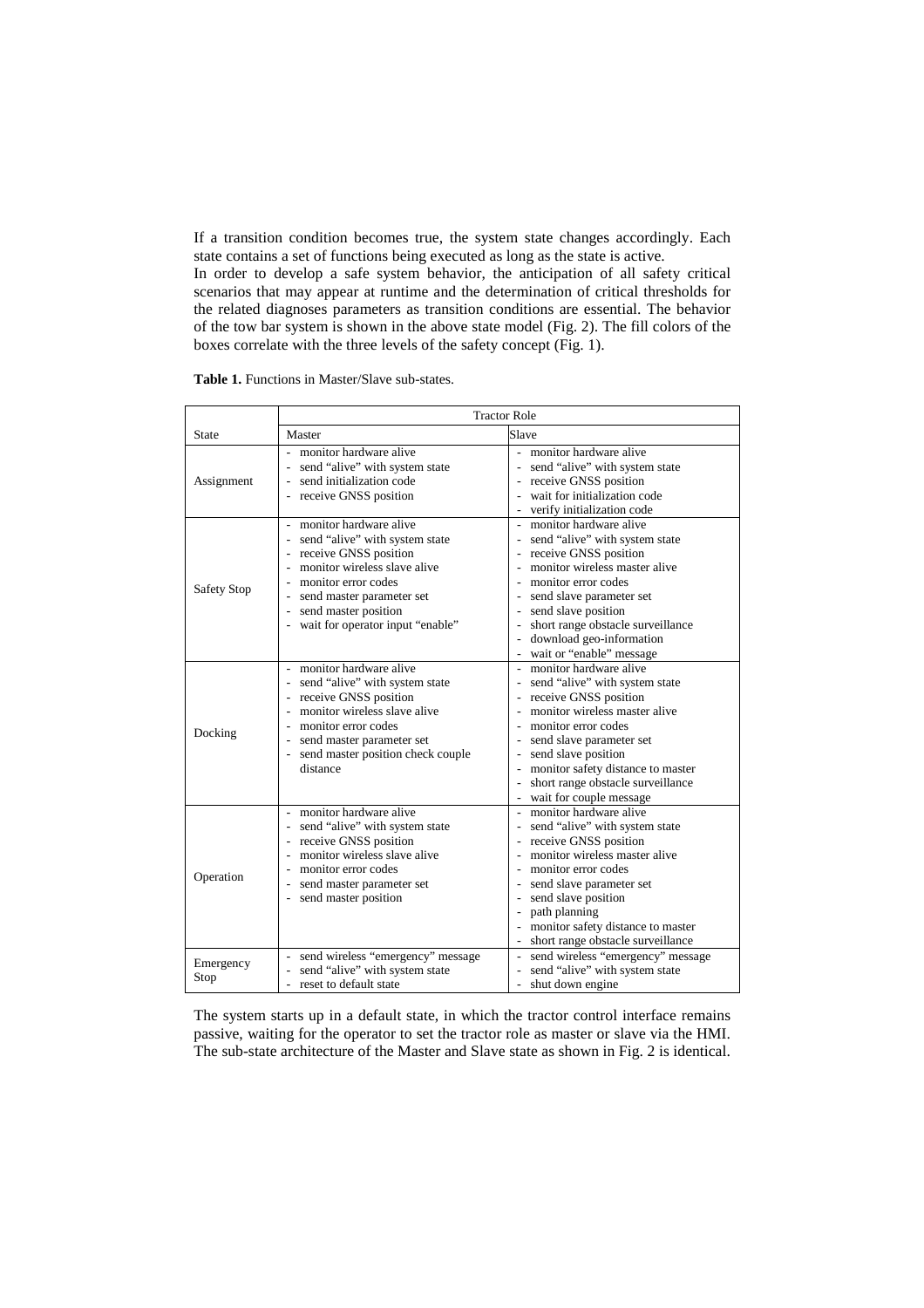The system state of a master and slave vehicle is synchronized via the wireless connection and can be monitored as a safety function to ensure a consistent state interpretation in the overall system.

The functions to be executed during a certain system state depend on the role as master or slave (Table 1). The "Operation" state incorporates five sub-states featuring the different drive maneuvers. While "Parallel Driving", "Turn-Over", "Tracking" and "Ignore" implicate a deterministic predictable path for the slave vehicle, the "Evasion" maneuver implicates a dynamically fitted path, avoiding the mapped obstacles.

#### **2.3 System architecture and data communication**

The prototype platoon is being developed at three different locations. Hence, a modular software architecture has been chosen (Table 2).

| <b>Table 2.</b> Software modules on master and slave tractor. |
|---------------------------------------------------------------|
|                                                               |

| Abr.       | <b>Description</b>                                            | <b>Master</b> | <b>Slave</b> |
|------------|---------------------------------------------------------------|---------------|--------------|
| <b>EXT</b> | Tractor main ECU – tractor communication interface            | X             | X            |
| HMI        | Human Machine Interface – operator interface                  |               | Х            |
| <b>STM</b> | State Machine – system state decision, wireless/CAN gateway   | X             | X            |
| <b>NAV</b> | Navigation – path planning, GNSS reception                    | X             | X            |
| <b>ENS</b> | Environment Sensors – dynamic obstacle detection, Safety Zone |               |              |
| GIS        | Geo-Information – download of static obstacles                |               |              |

Each Software module sends a cyclic alive message (see "hardware alive" in Table 1) containing the acknowledgment of the current system state set by the STM module, a specific error code and other useful information. The alive messages are monitored by the STM module to ensure proper functionality. The STM alive message however is monitored by the EXT, switching directly into emergency stop in case of an interruption.

## **3 Obstacle mapping - Safety vs. Usability**

The presented platoon system has access to two different sources for obstacle information. Static obstacle coordinates as well as field boundaries can be obtained from a customized web-server via a mobile internet access on the slave tractor. Previous knowledge of static obstacles is essential to a proactive calculation of efficient obstacles avoidance maneuvers at maximized speed. If the precision of field boundaries is guaranteed, a field boundary enables the safety function not to leave the restricted operation area as described in chapter 2.1. The environment sensors monitor the safety zone to prevent a collision. Obstacles detected by environment sensors are assumed to be potentially moving and therefore called dynamic obstacles. The chosen sensor concept comprises two 2D-laser scanners for distant obstacle detection ahead of the slave tractor and four 3D-ToF cameras for close surround viewing obstacle detection. One laser scanner is mounted on an active 3D levelling fixture, scanning the outer boundary of the safety zone. The 3D fixture adjusts the pitch angle to meet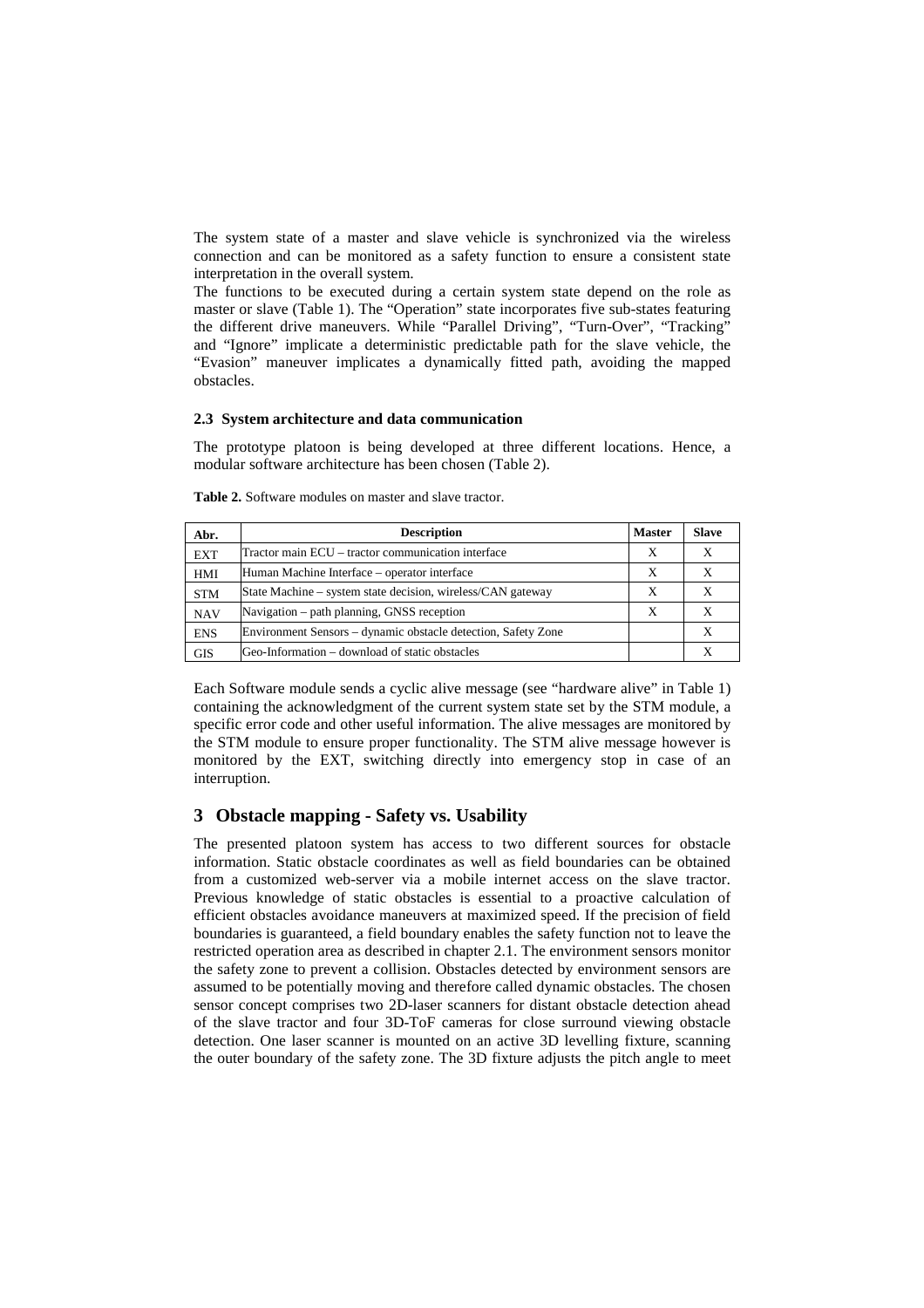the speed dependency of the outer boundary, while the roll angle is adjusted in case of a changing lateral slope ahead of the slave. The other scanner is adjusted to measure straight horizontally to detect distant obstacles beyond the safety zone for proactive path planning. This measurement is not part of a safety function.

More sophisticated sensor fusion has been developed in the QUAD-AV project [10]. Here, the objective however is a sophisticated integration of static and dynamic obstacle information into the safety and usability concept of the tow bar system.

## **3.1 Environment Mapping**

To communicate obstacle information between the master HMI and the software modules on the slave, a 16 bit identifier is assigned to each obstacle. While the static GIS-obstacles are administrated in a list, dynamic obstacles are administrated using a local map centered at the position of the slave. The local map features an orthogonal histogram grid containing a detection event counter for each square and the assigned identifier. Each sensor provides data to an obstacle detection algorithm. The map operates as data fusion layer on object level. Objects are not further classified. If a detected obstacle overlaps a previously traced object, it copies the existent ID. Otherwise a new ID is assigned. Once an obstacle ID has been assigned, state changes of the related obstacle are recorded in an obstacle event protocol and communicated to all relevant software modules. The event protocol on both tractors is updated via the wireless connection. A set of events is coded within the event protocol (Table 3). After an obstacle has vanished from the field of view, the ID is released again, which is communicated by sending a zero as event code. A time stamp supports retracing the system behavior and debugging.

The default response to an obstacle detected within the planned path of the slave, is to approach until the obstacle enters the safety zone and then switch into safety stop. The safety concept requires an operator interaction to trigger a state change into "Evasion" mode navigating along the suggested avoidance path or to maintain the current drive mode ignoring the obstacle taking full responsibility, if overrunning causes damage.

| <b>Bit</b>     | <b>Obstacle Event</b>                                   | <b>Module</b>   |
|----------------|---------------------------------------------------------|-----------------|
| $\theta$       | Obstacle detected by ENS                                | ENS (Slave)     |
|                | Obstacle detected by GIS                                | GIS (Slave)     |
| 2              | Obstacle ignored by operator                            | HMI (Master)    |
| 3              | Evasion maneuver for this obstacle approved by operator | HMI (Master)    |
| $\overline{4}$ | Obstacle vanished from ENS tracking before passing      | ENS (Slave)     |
| 5              | Evasion maneuver started                                | NAV (Slave)     |
| 6              | Obstacle has been passed                                | GIS/ENS (Slave) |
| 7              | Obstacle has caused Safety Stop                         | ENS (Slave)     |

**Table 3.** Obstacle Events.

This preserves the desired conservative safety gained by the obstacle detection. Still, a manual overwriting of the automatic system behavior is permitted for usability.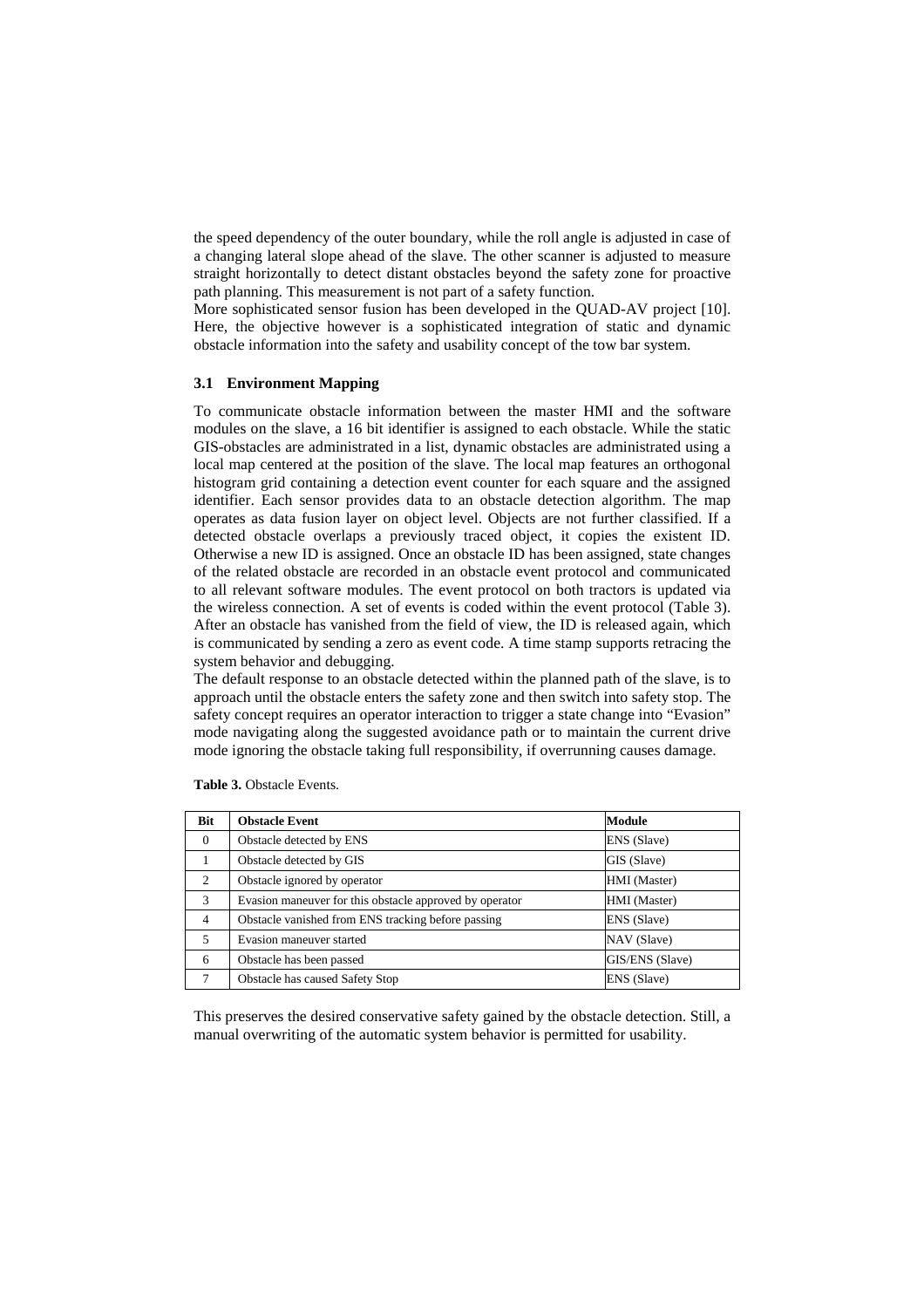#### **4 Summary and Outlook**

The presented platoon system innovatively combines a fully automated tractor implement combination, remotely controlled from another vehicle, with a dynamic sensor based obstacle mapping algorithm and static geo-information. The objection of merging safety and usability has been met by the development of a conservative default system behavior, which can be intentionally manipulated by the operator to preserve usability via a flat and intuitive HMI navigation menu.

During the final phase of the project, the concept is validated on a prototype. The robustness and the self-diagnosis capabilities of the obstacle detection algorithm will be validated; latencies for state changes will be measured and the correct layout of the safety zone considering sensor update rates, stopping distances and data communication.

#### **Acknowledgments**

The project consortium acknowledges the Federal Ministry of Food and Agriculture for funding the EDAUG research project and the Federal Office for Food and Agriculture for the project execution.

### **References**

- [1] Kirschke, D.; Odenring, M.; Häger, A.; Mußhoff, M. (2007). Strukturwandel im Agrarsektor. pp. 24–31, Humboldt-Spektrum 1
- [2] AGCO Fendt. *Successful Tractor History*. http://www.fendt.com/int/history.asp. 2/10/2014
- [3] Reid, John F.; Zhang, Q.; Noguchi, N.; Dickson, M. (2000). *Agricultural automatic guidance research in North America*. pp. 155-167. ELSEVIER. Computers and Electronics in Agriculture (25)
- [4] Cox, S. (2002). *Information technology: The global key to precision agriculture and sustainability*. pp. 93-111. ELSEVIER. Computers and Electronics in Agriculture (36)
- [5] Robert Bosch GmbH. (2009). *Hydraulic power brake system*. patent DE 102008049551 A1
- [6] Horstmann, J. (2012*). iGreen: datenmanagement von der Forschung bis zum Praxiseinsatz*. pp. 111-117. VDI Berichte (2173). Mit Erfahrung und Innovationskraft zu mehr Effizienz
- [7] Zhang, X.; Geimer, M.; Noack, P.O.; Grandl, L. (2010). *Development of an intelligent master-slave system between agricultural vehicles*. pp. 250-255. IEEE. Intelligent Vehicles Symposium. 6/21-6/24/2010. San Diego, CA, USA
- [8] International Electrotechnical Commission IEC. *Funtional Safety and IEC 61508*. http://www.iec.ch/functionalsafety. 2/10/2014